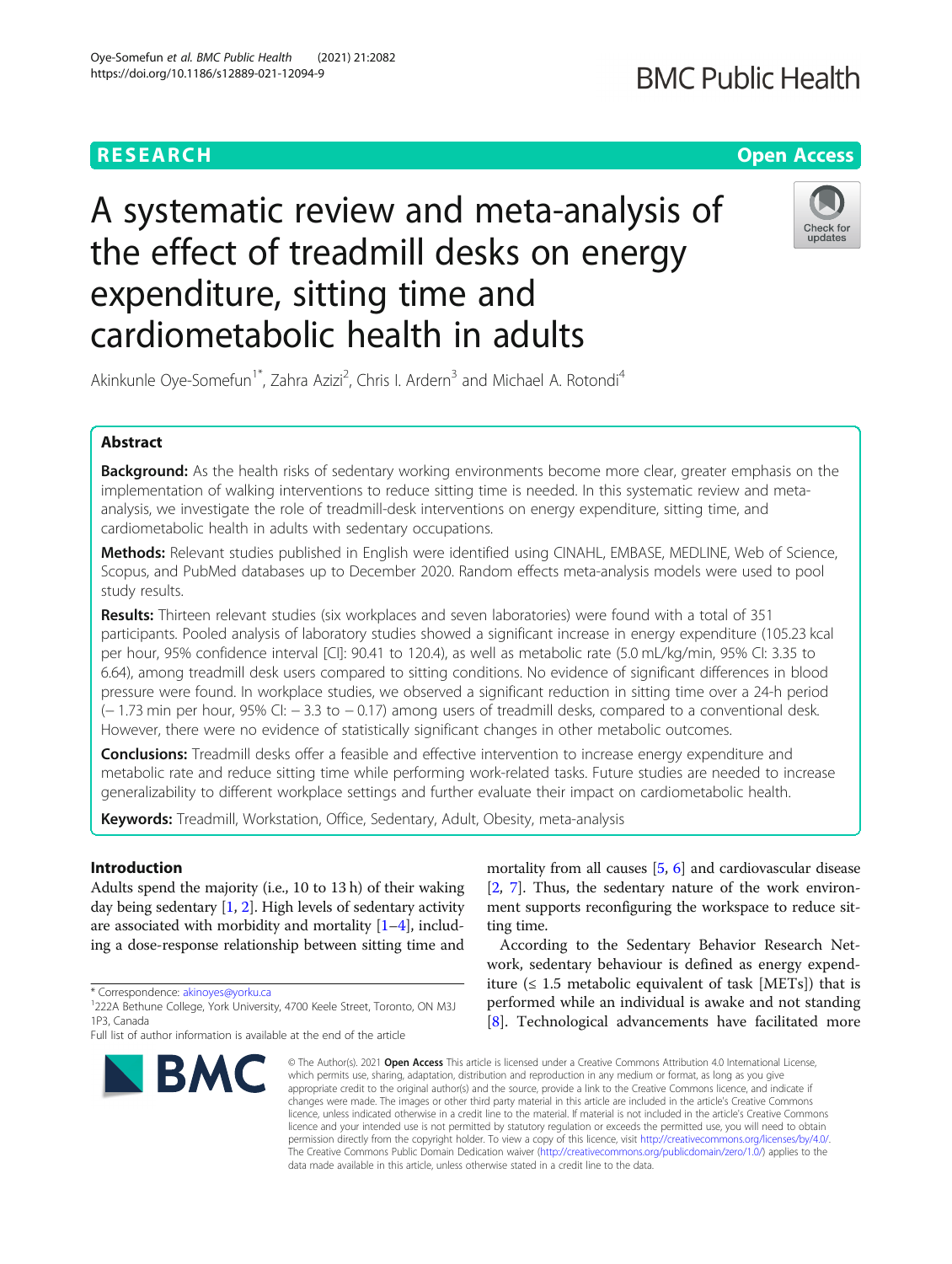sedentary work environments [[9](#page-5-0)–[11\]](#page-5-0) coinciding with fewer opportunities for daily physical activity and energy expenditure in the workplace [[12](#page-5-0)–[14\]](#page-5-0). Moreover, given the impact of the COVID-19 pandemic, working remotely could become routine [\[15](#page-5-0), [16\]](#page-5-0); thus, targeted efforts will be necessary to address potential decreases in transportation-related energy expenditure and sedentary behaviour that have long-term implications for morbidity and mortality associated with chronic disease [\[17](#page-5-0)].

Meanwhile, there is emerging evidence that time spent in light-intensity physical activity, including walking (< 5 mph), can counteract the negative health effects of prolonged sitting [\[4](#page-5-0), [18\]](#page-5-0). Most recently, there has been growing interest in targeted workplace interventions using active workstations (e.g., sit-stand desks, stepping devices, pedal machines) to interrupt prolonged sitting [[19](#page-5-0)–[24](#page-5-0)] or treadmill desks – a vertical workstation with a treadmill (i.e., a motorized platform with a continuous belt) to permit working and walking [\[25](#page-5-0)]. Despite the relative recent emergence of this literature, efforts to understand the effect of a treadmill desk with workrelated tasks have, nonetheless, been ongoing since the late 1980s [[25\]](#page-5-0). Several recent studies have explored the use of treadmill desks in the laboratory [\[26](#page-6-0)–[32\]](#page-6-0), and in the workplace  $[9, 10, 24, 33-37]$  $[9, 10, 24, 33-37]$  $[9, 10, 24, 33-37]$  $[9, 10, 24, 33-37]$  $[9, 10, 24, 33-37]$  $[9, 10, 24, 33-37]$  $[9, 10, 24, 33-37]$  $[9, 10, 24, 33-37]$  $[9, 10, 24, 33-37]$ ; however, there is considerable heterogeneity in intervention characteristics and outcomes, which necessitates analysis by study setting.

To date, few systematic reviews, and meta-analyses of active workstations on sedentary time [[38](#page-6-0)–[41](#page-6-0)], energy expenditure [[19](#page-5-0), [23](#page-5-0), [42\]](#page-6-0), or cardiometabolic health [[19,](#page-5-0) [22,](#page-5-0) [23](#page-5-0), [39\]](#page-6-0) exist. There are even fewer meta-analyses of the effect of treadmill desks on sedentary time [[38,](#page-6-0) [39\]](#page-6-0), energy expenditure [[23,](#page-5-0) [42](#page-6-0)] and cardiometabolic health [[23,](#page-5-0) [39](#page-6-0)]. As well, randomized studies [[33,](#page-6-0) [36,](#page-6-0) [37](#page-6-0)] and long-term [\[24](#page-5-0), [33](#page-6-0)] effects of a treadmill desk intervention at work are also rare. Knowing the effect of a treadmill desk both in the laboratory and workplace settings builds on previous works [[23,](#page-5-0) [39](#page-6-0)–[42\]](#page-6-0) and will inform the current discourse on the efficacy and effectiveness of treadmill desks in an increasingly sedentary workplace and work-from-home environment. Thus, the primary objective of this review and meta-analysis is to investigate the effect of a treadmill desk on energy expenditure and sitting time, compared to a conventional desk in sedentary working adults. A secondary objective is to evaluate the potential health effects of using a treadmill desk on cardiometabolic risk factors. We hypothesize that an occupational treadmill desk will be associated with positive changes in energy expenditure, sitting time, and cardiometabolic abnormalities, compared to a conventional desk.

#### **Methods**

Systematic literature searches of CINAHL, EMBASE, MEDLINE, Web of Science, Scopus, and PubMed databases were performed to identify relevant peer-reviewed journal articles, related to treadmill desk use in the workplace up to December 2020. The search terms included (but were not limited to) "sedentary behavior", "sedentary lifestyle", "active workstation", "treadmill workstation", "treadmill desk", "walking or physical activity", "stepping device", "workplace", "office" alone or combined using Boolean operators in each database. Full electronic search strategy from PubMed is included in supplementary material (see Table S[1\)](#page-4-0). Manual searches were performed using the reference lists of retrieved articles to locate additional articles. There was no language restriction when conducting the search. This study was conducted based on preferred reporting items for systematic reviews and meta-analyses (PRISMA) guidelines for systematic reviews [[43](#page-6-0)]. There was no potential for participant identification from published summary data; thus, ethics approval was not required from our host institution.

#### Inclusion criteria

The PRISMA flow diagram [\[43\]](#page-6-0) in Fig. [1](#page-4-0) summarizes the selection of studies. Eligible studies were screened by title and abstract. Potential studies were included if their study designs involved interventions to reduce sitting (e.g., pre-post studies, prospective clinical trials, prospective controlled designs, repeated-measures, randomized repeated-measures, randomized controlled trials, and randomized cross-over trials). Studies were restricted to include healthy adults ages 18+ with a normal to overweight/obese body mass index (BMI, calculated as body mass (kg) divided by the square of the standing height,  $\text{kg/m}^2$ ) [[36](#page-6-0)].

#### Data extraction and assessment of bias

Full-text articles were independently assessed for eligibility by two reviewers (AO-S, ZA) using the Critical Appraisal Skills Programme (CASP) checklists [[44\]](#page-6-0). This was followed by data extraction and assessment of bias using the Cochrane Collaboration tool (i.e., the quality assessment and data extraction form) [\[45\]](#page-6-0). Relevant information from individual trials included study design, sample characteristics, intervention modality, duration, frequency of interaction, and primary outcomes of interest. Authors [[30](#page-6-0), [34,](#page-6-0) [37](#page-6-0)] were contacted for additional data where required. The mean differences for each outcome along with their 95% confidence intervals [CI] for intervention versus control groups were extracted using a pre-specified format. Discrepancies in this process were resolved by consensus or by consultation with a third reviewer (CIA).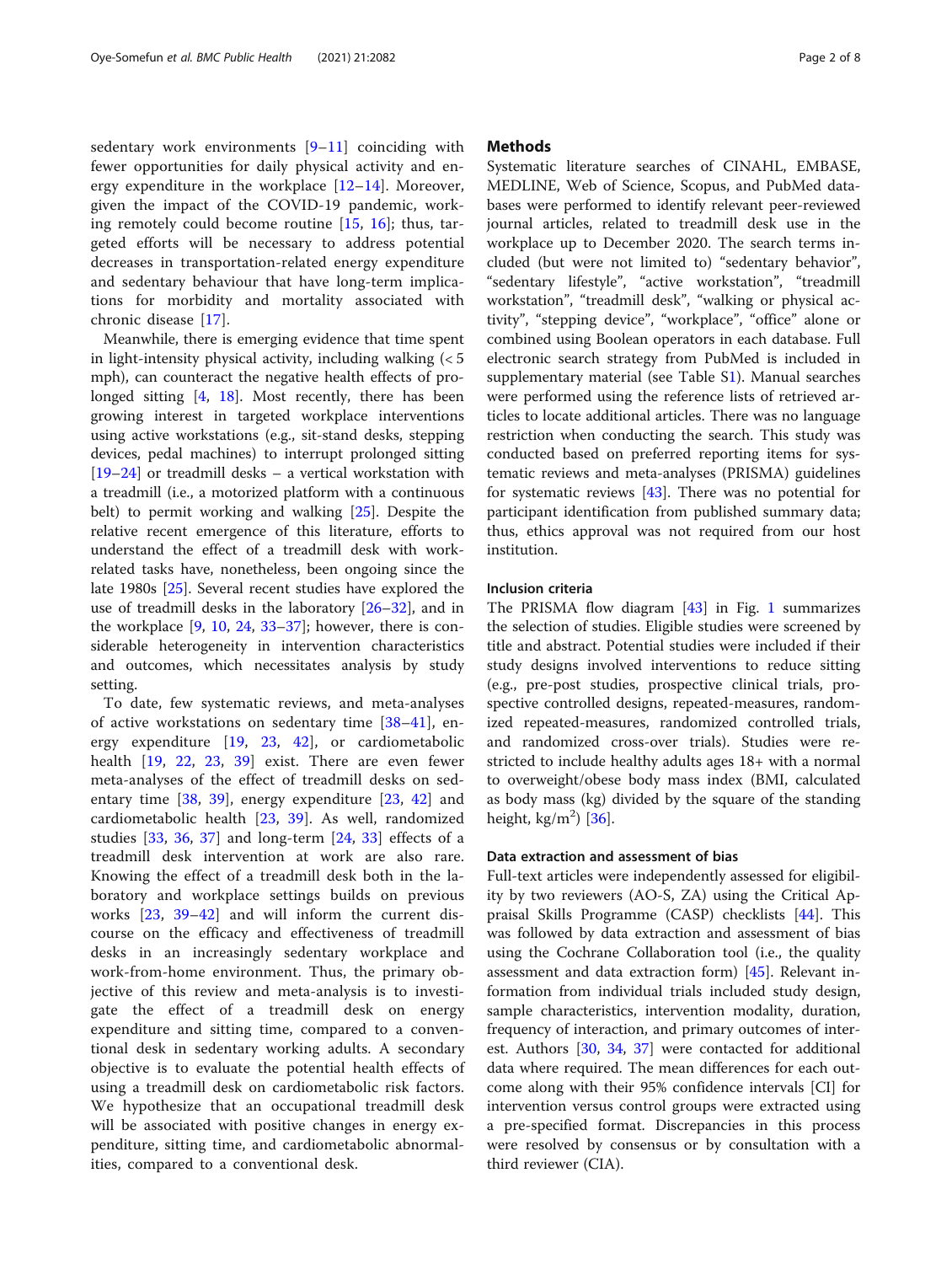#### **Outcomes**

The primary study outcomes were changes in objectively monitored energy expenditure and sitting time. The secondary outcomes were physiological changes (i.e., oxygen consumption, blood pressure, fasting glucose, high density lipoprotein, triglycerides, total cholesterol, body fat percentage, and body mass index (BMI)). Energy expenditure was expressed as kilocalories per hour to be consistent with previous research [[29\]](#page-6-0) and estimated from the reported average METs and body mass  $[26]$  $[26]$ . One MET – the energy cost at rest or sitting quietly – is equivalent to 3.5 ml of oxygen per kilogram of body mass per minute [[30\]](#page-6-0). Similarly, sitting time was expressed as minutes per hour and estimated from the reported total time spent sitting/lying per day [[34,](#page-6-0) [35](#page-6-0)] or postural time (i.e., the time spent walking, standing, and sitting or resting/ lying) during waking or working hours [\[24](#page-5-0), [33](#page-6-0)].

#### Statistical analyses

Mean differences were the principal summary measure for analysis and were obtained by calculating the difference between baseline and follow-up for pre-post studies, or treadmill desk users and control in parallel arm designs. Analysis was stratified by study setting (i.e., laboratory and workplace). Mean differences from individual studies were pooled using the *metafor* package  $[46]$  $[46]$  $[46]$ in R  $[47]$  $[47]$ . The  $I^2$  statistic was used to assess the heterogeneity between studies [[48\]](#page-6-0). Studies were assumed to be heterogeneous; thus, random-effects were modelled to calculate pooled effect sizes.

#### Results

#### Search strategy

Figure [1](#page-4-0) shows the flow diagram for the inclusion of studies in this report consistent with the PRISMA statement [\[43](#page-6-0)]. A total of 13 articles met the criteria for quantitative synthesis including seven studies carried out in a laboratory, and six studies carried out in a workplace setting. As a result, the total number of participants available for meta-analysis was 351, including 117 participants in a laboratory, and 234 in a workplace setting. Laboratory assessments varied between five and 30 min, while workplace assessments at follow-up varied between three and 18 months.

#### Treadmill desk

Included studies assessed the impact of a treadmill desk, compared to a conventional desk. The characteristics of included studies in the laboratory and workplace for the treadmill desk group are presented in additional files (see Additional file [1:](#page-4-0) Table 1 and Table 2).

#### Quantitative synthesis

Eligible studies were pooled for analysis by study setting. Results of the pooled estimates for studies conducted in a laboratory or workplace are presented in additional files (see Additional file [1](#page-4-0): Table 3 and Table 4). Forest plots (see Additional file [2:](#page-4-0) Fig. 2, and Fig. 3), and funnel plots (see Additional file [2:](#page-4-0) Fig. 4, and Fig. 5) of pooled estimates, are presented in supplementary material.

#### Laboratory settings

The random effects model showed that there was a significant increase in energy expenditure (105.23 kcal per hour, 95% CI: 90.41 to 120.04 kcal per hour;  $I^2 =$ 61.22%), as well as a significant increase in the oxygen consumption (5.0 mL/kg/min, 95% CI: 3.35 to 6.64 mL/ kg/min;  $I^2 = 86.19\%$ ), as a result of slow walking ( $\leq 3$ mph) on a treadmill desk compared to sitting. We observed no significant change in systolic (− 1.26 mmHg, 95% CI:  $-6.85$  to 4.33 mmHg;  $I^2 = 45.57%$ ) or diastolic blood pressure  $(-1.79 \text{ mmHg}, -5.08 \text{ to } 1.50 \text{ mmHg};$  $I^2 = 18.46\%)$  in the pooled analysis.

#### Workplace settings

The random effects model revealed a statistically significant reduction in sitting time over a 24-h period (− 1.73 min per hour, 95% CI:  $-3.30$  to  $-0.17$ ,  $I^2 = 42.4\%$ ), among users of treadmill desks, compared to a conventional desk. In an exploratory subgroup analysis of only randomized controlled trials [\[33](#page-6-0), [36\]](#page-6-0), we noted similar reductions in sitting time among treadmill desk users compared to the usual condition during working hours, which did not reach statistical significance (− 3.58 min per hour, 95% CI: − 7.17 to 0.02). There were no significant changes in physiological outcomes (blood pressure, glucose, high density lipoproteins, triglycerides, total cholesterol, body fat percentage, and BMI) with treadmill desk use; however, the direction of effect favoured the intervention for most outcomes, with the exception of BMI (Additional file [1](#page-4-0): Table 4).

#### **Discussion**

A systematic review and meta-analysis were performed to investigate the effect of a treadmill desk on energy expenditure, sitting time, and cardiometabolic health among adults in laboratory and workplace settings. Previous research has shown that irrespective of the time spent in physical activity, prolonged sedentary activity is associated with negative health effects such as cardiometabolic abnormalities [[5,](#page-5-0) [49](#page-6-0)–[51](#page-6-0)]. Furthermore, drug therapies to reduce symptoms of cardiometabolic risk factors are not without adverse side effects [[52\]](#page-6-0). With many individuals also working from home [\[12](#page-5-0)–[16\]](#page-5-0), use of treadmill desks may be a feasible alternative to conventional desks for reducing prolonged sitting and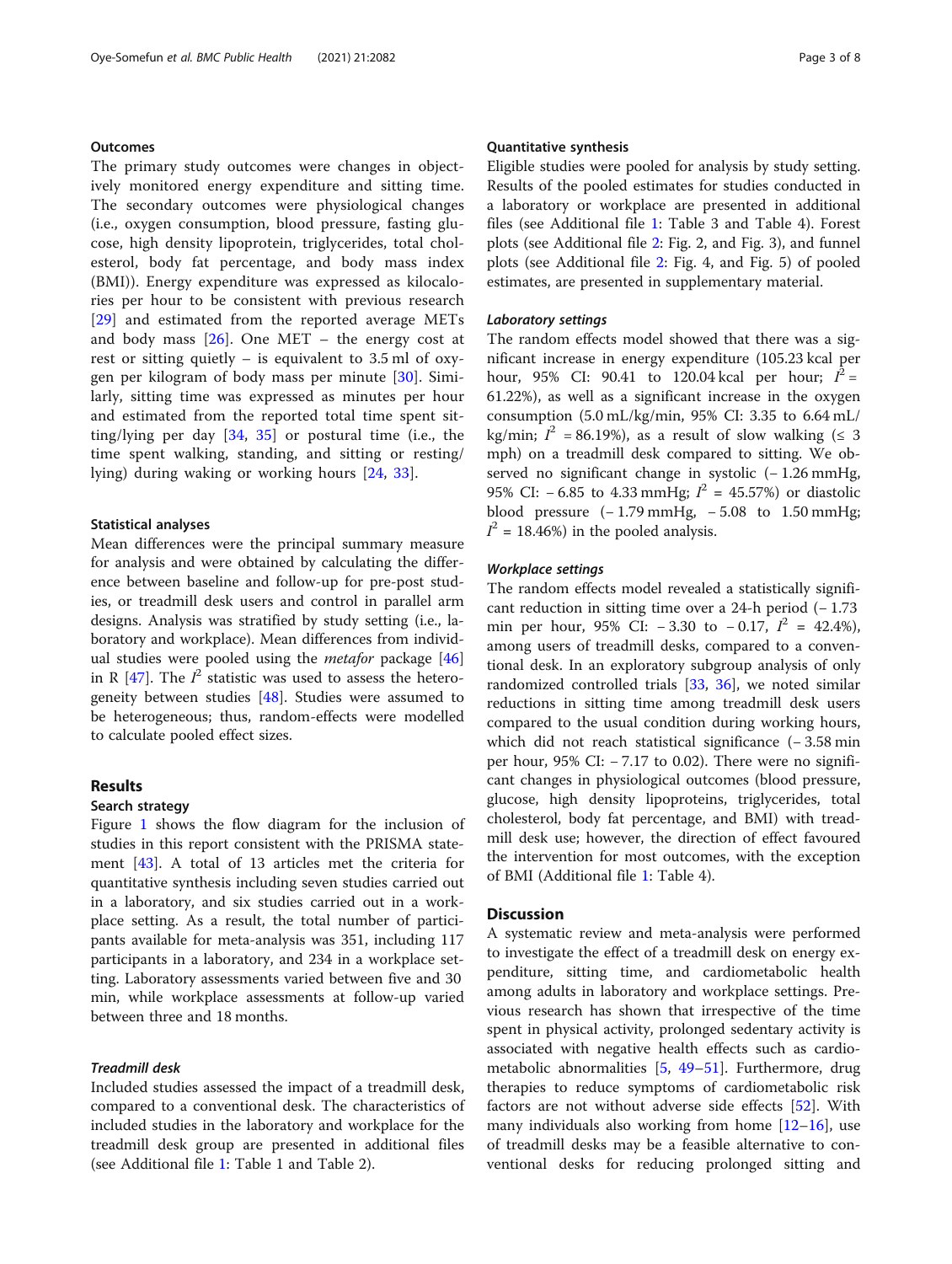enhancing cardiometabolic health among adults with sedentary occupations.

The findings of this meta-analysis showed some potential health benefits in both the analysis of laboratory, and workplace studies. Notably, we observed a significant increase in energy expenditure (primary outcome) and metabolic rate, as well as potential, though nonsignificant reductions in blood pressure among users of a treadmill desk in a laboratory setting. In the analysis of workplace studies, we observed a small but clinically relevant reduction in sitting time (primary outcome) during a full-day as a result of treadmill desk interventions. An exploratory analysis of only randomized controlled trials also revealed reductions (non-significant) in sitting time during working hours. Although we observed non-significant physiological changes (i.e., blood pressure, fasting glucose, high density lipoprotein, triglycerides, total cholesterol, body fat percentage, and BMI) in the workplace, the direction of effect typically favoured the intervention, suggesting that it may be a lack of statistical power. Individuals with prediabetes or prehypertension [\[53\]](#page-6-0) could also benefit from the positive health effects associated with treadmill desks.

To date, a number of biological and physiological factors have been implicated in the pathway between sedentary activity on cardiometabolic health [[54](#page-6-0)], including lipoprotein lipase activity [\[7](#page-5-0)], oxidative stress [[55](#page-6-0), [56](#page-6-0)], and insulin resistance [[57\]](#page-6-0). Although these mechanisms are not fully understood [[17](#page-5-0), [58\]](#page-6-0), sedentary behavior is an emerging independent risk factor of cardiometabolic diseases independent of physical activity status [\[2,](#page-5-0) [7](#page-5-0), [53](#page-6-0)]. Our systematic review and meta-analysis aligns with the call of the American Heart Association [[17\]](#page-5-0) for interventions for reducing sedentary behaviour and its effects.

Our results are consistent with previous meta-analyses of workplace interventions, including treadmill desks, on energy expenditure and sedentary time [[23](#page-5-0), [38](#page-6-0), [39](#page-6-0), [42](#page-6-0)]. However, there was considerable heterogeneity [[48\]](#page-6-0) in the included trials. As such, there was a need to look at these collectively to ascertain the overall efficacy and effectiveness of these interventions. Although two workplace studies measured energy expenditure [[35](#page-6-0), [37\]](#page-6-0), this was insufficient for pooled analysis to ascertain changes in energy expenditure among treadmill desk users. There were minimal issues ascertaining energy expenditure in laboratory studies. However, our findings agree with previous research that the opportunity cost of sitting, instead of walking, amounts to  $\sim$  100 kcal per hour [\[2](#page-5-0), [22](#page-5-0)]. Although the effect size for sitting time in our study was small, it aligns with prior randomized and observational studies which have shown improvements in insulin sensitivity [[59\]](#page-6-0) and mortality risk [[60](#page-6-0), [61\]](#page-6-0) as a result of a 30-min reduction in sitting time per day; accrued in short (1- to 2-min) bouts at regular intervals.

Importantly, short bouts of light-intensity walking at regular intervals may be easier for sedentary adults to maintain, and it has also been shown to counteract shear stress due to prolonged sitting  $[62]$  $[62]$ . Indeed, lower extremity shear stress worsens within one hour of uninterrupted sitting, which promotes superficial femoral artery endothelial dysfunction  $[62]$ . However, standing as an activity on its own for counteracting prolonged sitting may also be taxing on the heart. Cyclic contraction of the leg muscles (e.g., walking) coinciding with increased respiration offers more support to the pumping mechan-ism of the heart [\[63](#page-6-0)]. Moreover, walking circulates antioxidants for counteracting oxidative stress or reactive oxygen species [[56](#page-6-0)], and; in animal models, maintenance of daily walking has been shown to increase lipoprotein lipase activity, a key regulator of lipid metabolism [\[64](#page-6-0)]. Thus, interrupting prolonged sitting with walking may be more beneficial for weight management, glucose and lipid metabolism, and reduced mortality risk in sedentary adults  $[65]$  $[65]$ . Importantly, previous research  $[21, 66]$  $[21, 66]$  $[21, 66]$  $[21, 66]$  $[21, 66]$ has found that walking and working has no considerable negative effects on work-related tasks. As a result, our findings reinforce that in the absence of opportunities for moderate intensity walking in many workplace settings [\[31](#page-6-0)], long-term sustained light-intensity walking can be achieved with the installation of treadmill desks.

#### Strengths and limitations

An important strength of this systematic review and meta-analysis is the inclusion of valid and reliable measures of energy expenditure, and objectively monitored changes in sitting time using accelerometers; thus, detection bias was low. Analysis was stratified according to study setting, and there was also low risk of publication bias. Finally, the inclusion of studies with long-term follow-up and randomization, and the pooling of studies to produce a large sample size allowed for a more comprehensive analysis of these effects.

Nonetheless, there were some limitations. Although this meta-analysis was aimed at the generally sedentary working adult population, there were only a few studies in the literature examining the effect of treadmill desks on sedentary behaviour, and even fewer with proper randomization. Among the studies with appropriate randomization, one study had sit-stand desks [[33\]](#page-6-0) as the conventional desk, and one study had shared treadmill desks [\[36](#page-6-0)] as the intervention, contrary to other intervention studies. To account for this variation in experimental strategy, sitting time during working hours was explored. Furthermore, studies with randomization did not mask study personnel, with the exception of one workplace study that masked researchers to the group assignments [\[33\]](#page-6-0), and one laboratory study that masked assessors to the purpose of the study and protocol [\[28](#page-6-0)].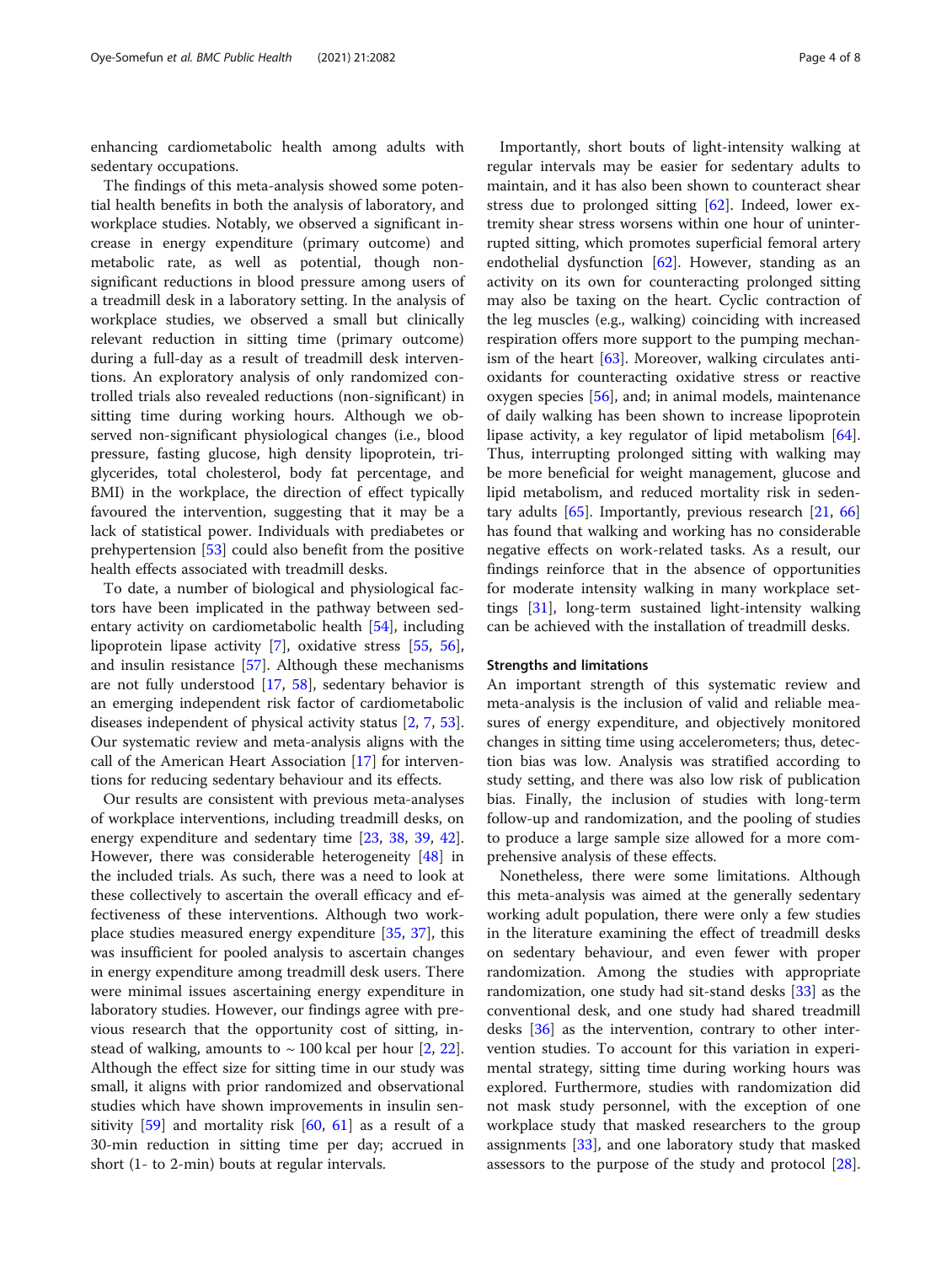<span id="page-4-0"></span>The risk of contamination was also a concern as participants in the same workplace were likely to interact socially [[20\]](#page-5-0), and behavioural, extraneous, observer, and seasonal effects cannot be ruled out. There were also limitations in objective sedentary time. Notably, waking hours and non-wear time were not necessarily specified, and neither were exposure levels; therefore, we can only speculate about the dose-response relationships [\[67\]](#page-7-0). Although there was potential for attrition [\[24](#page-5-0), [33,](#page-6-0) [36,](#page-6-0) [37](#page-6-0)], losses to follow-up were accounted for, resulting in good participant retention.

Treadmill desks offer a feasible approach for facilitating reductions in sitting time in an increasingly sedentary workplace and work-from-home environment. Studies with randomization, longer follow-up times and larger sample sizes are nonetheless necessary to evaluate their impact in real-world workplace settings. On the basis of the above, our findings suggest that future studies should involve: i) cluster randomized controlled trials in order to compare the effects of treadmill desks to reduce sitting time across workplaces, and to reduce the risk of treatment group contamination; ii) experimental designs that include the investigation of dose-response relationships to support the efficacy and effectiveness of treadmill desks, given the potential for the intervention to have positive health effects; iii) 24-h ambulatory blood pressure monitors or wrist-worn devices that may reduce the discomfort of cuffs and interruptions in sleep, and accelerometers for 24-h movement patterns to account for non-wear time and waking hours, in order to ascertain work and non-work sedentary time, and; iv) behavioural support strategies such as health promotion programs [\[24](#page-5-0)], automated reminders [\[33](#page-6-0)], diarizing physical activity [[34](#page-6-0)], and exercise counselling [\[36](#page-6-0), [37](#page-6-0)] to improve adherence. Indeed, our study further highlights the need for integrated workplace interventions, as interventions that combine activity monitors and health education are thought to be more effective at reducing sedentary behaviours [[68,](#page-7-0) [69](#page-7-0)].

#### Conclusion

Our study shows that the use of treadmill desks increases energy expenditure and metabolic rate and reduces sitting time. Traditional levels of significance were not observed for any of the physiological markers in the workplace setting; however, point estimates show that there is potential for improvements in cardiometabolic health. These findings suggest that more studies are needed, as treadmill desks may counteract the negative health effects of prolonged sitting in the working environment, but the current evidence is inconclusive. Future studies with longer-term follow-up and larger sample sizes are needed to better understand the effects of treadmill desks on sitting time and various

cardiometabolic health parameters, particularly as it relates to free-living populations. To this end, well-crafted cluster randomized controlled trials would further determine the effectiveness of these interventions.

#### Abbreviations

MET: metabolic equivalent of task; CINAHL: cumulative index of nursing and allied health literature; EMBASE: excerpta medica database; MEDLINE: medical literature analysis and retrieval system online; PRISMA: preferred reporting items for systematic reviews and meta-analyses; RCT: randomized controlled trial; CASP: Critical Appraisal Skills Programme; BMI: body mass index; CI: confidence intervals; kcal: kilocalorie; mph: miles per hour; kmph: kilometres per hour; BP: blood pressure; FG: fasting glucose; HDL: high density lipoprotein; TG: triglycerides; TC: total cholesterol; BF: body fat

#### Supplementary Information

The online version contains supplementary material available at [https://doi.](https://doi.org/10.1186/s12889-021-12094-9) [org/10.1186/s12889-021-12094-9.](https://doi.org/10.1186/s12889-021-12094-9)

Additional file 1: Table 1. Characteristics of the included studies in the laboratory settings. Description of data: study design, outcome of interest, estimated mean, and mean difference. Table 2. Characteristics of the included studies in the workplace settings. Description of data: study design, outcome of interest, estimated mean, and mean difference. Table 3. Treadmill desk in laboratory setting. Description of data: Effect estimates. Table 4. Treadmill desk in workplace setting. Description of data: Effect estimates

Additional file 2: Figure 1. Flowchart of studies included in the metaanalysis. Description of data: Flowchart of studies included in the metaanalysis. Figure 2. Forest plots of studies in laboratory settings. Description of data: Outcomes are as follows: (a) energy expenditure; (b) rate of oxygen consumption; (c) systolic blood pressure; (d) diastolic blood pressure. Error bars represent the 95% Confidence Interval. Data source: Botter et al., 2016 [26]; Champion et al., 2018 [27]; Cox et al., 2011 [28]; Levine & Miller, 2007 [29]; Schuna et al., 2019 [30]; Zeigler et al., 2015 [31]; Zeigler et al., 2016 [32]. Figure 3. Forest plots of studies in workplace settings. Description of data: Outcomes are as follows: (a) sitting time (minutes per hour) during a full-day; (b) sitting time (minutes per hour) during working hours; (c) systolic blood pressure; (d) diastolic blood pressure; (e) glucose concentrations; (f) high density lipoproteins: (g) triglycerides; (h) total cholesterol; (i) body fat percentage; (j) BMI. Error bars represent the 95% Confidence Interval. Data source: Wahlström et al., 2019 [24]; Bergman et al., 2018 [33]; John et al., 2011 [34]; Koepp et al., 2013 [35]; Schuna et al., 2014 [36]; Thompson et al., 2014 [37]. Figure 4. Funnel plots of studies in laboratory settings. Description of data: Outcomes are as follows: (a) energy expenditure; (b) rate of oxygen consumption; (c) systolic blood pressure; (d) diastolic blood pressure. Error bars represent the 95% Confidence Interval. Data source: Botter et al., 2016 [26]; Champion et al., 2018 [27]; Cox et al., 2011 [28]; Levine & Miller, 2007 [29]; Schuna et al., 2019 [30]; Zeigler et al., 2015 [31]; Zeigler et al., 2016 [32]. Figure 5. Funnel plots of studies in workplace settings. Description of data: Outcomes are as follows: (a) sitting time (minutes per hour) during a full-day; (b) sitting time (minutes per hour) during working hours; (c) systolic blood pressure; (d) diastolic blood pressure; (e) glucose concentrations; (f) high density lipoproteins: (g) triglycerides; (h) total cholesterol; (i) body fat percentage; (j) BMI. Error bars represent the 95% Confidence Interval. Data source: Wahlström et al., 2019 [24]; Bergman et al., 2018 [33]; John et al., 2011 [34]; Koepp et al., 2013 [35]; Schuna et al., 2014 [36]; Thompson et al., 2014 [37]

Additional file 3: Table S1. Electronic search strategy

#### Acknowledgements

Not applicable.

#### Authors' contributions

AO and ZA had full access to the data and take responsibility for the integrity and accuracy of all data analysis. AO and CA conceived of the study. AO and ZA designed the study protocol, wrote the search strategy,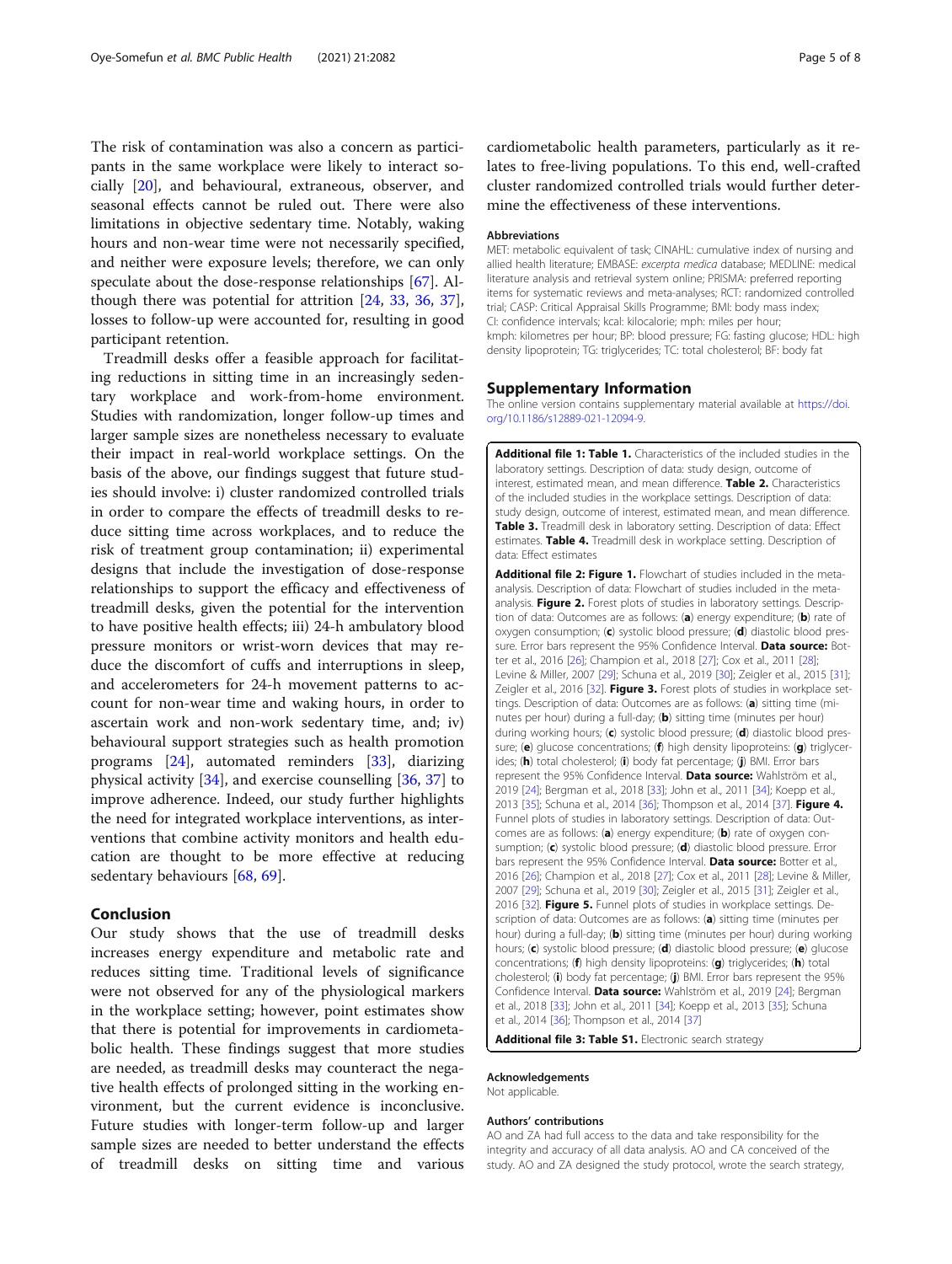<span id="page-5-0"></span>undertook the literature searches, study screening, data extraction, and quality assessment. AO wrote the draft of the manuscript with inputs from all authors. CA and MR provided critical revisions to the article and oversaw the analyses. All authors contributed to the interpretation of the findings and approved the final version of the article to be published. All authors read and approved the final manuscript.

#### Authors' information

AO is a Doctoral Candidate in the Faculty of Health – School of Kinesiology and Health Science, York University, Toronto, Ontario, Canada. ZA is a Medical Doctor and Postdoctoral Fellow at the Faculty of Medicine, McGill University Health Centre Research Institute, Montreal, Quebec, Canada. CA is an Associate Professor in the Faculty of Health – School of Kinesiology and Health Science, York University, Toronto, Ontario, Canada. MR is an Associate Professor of Biostatistics and Quantitative Methods in the Faculty of Health – School of Kinesiology and Health Science, York University, Toronto, Ontario, Canada.

#### Funding

None declared.

#### Availability of data and materials

All data analysed during this study are available from the published articles (and their supplementary information files) or from their corresponding authors on reasonable request.

#### **Declarations**

#### Ethics approval and consent to participate

Authors declare human ethics approval was not needed for this study.

#### Consent for publication

Not applicable.

#### Competing interests

The authors declare that they have no competing interests.

#### Author details

<sup>1</sup>222A Bethune College, York University, 4700 Keele Street, Toronto, ON M3J 1P3, Canada. <sup>2</sup>McGill University Health Centre Research Institute, Centre for Outcomes Research and Evaluation (CORE), 5252 De Maisonneuve Blvd, Montréal, QC H4A 3S5, Canada. <sup>3</sup>344 Bethune College, York University, 4700 Keele Street, Toronto, ON M3J 1P3, Canada. <sup>4</sup>364 Bethune College, York University, 4700 Keele Street, Toronto, ON M3J 1P3, Canada.

#### Received: 17 January 2021 Accepted: 25 October 2021 Published online: 13 November 2021

#### References

- 1. Inoue M, Iso H, Yamamoto S, Kurahashi N, Iwasaki M, Sasazuki S, et al. Daily Total physical activity level and premature death in men and women: results from a large-scale population-based cohort study in Japan (JPHC study). Ann Epidemiol. 2008;18(7):522–30. [https://doi.org/10.1016/j.a](https://doi.org/10.1016/j.annepidem.2008.03.008) [nnepidem.2008.03.008](https://doi.org/10.1016/j.annepidem.2008.03.008).
- 2. Pandey A, Salahuddin U, Garg S, Ayers C, Kulinski J, Anand V, et al. Continuous dose-response association between sedentary time and risk for cardiovascular disease: a Meta-analysis. JAMA Cardiol. 2016;1(5):575–83. [https://doi.org/10.1001/jamacardio.2016.1567.](https://doi.org/10.1001/jamacardio.2016.1567)
- Thorp AA, Owen N, Neuhaus M, Dunstan DW. Sedentary behaviors and subsequent health outcomes in adults a systematic review of longitudinal studies, 1996-2011. Am J Prev Med. 2011;41(2):207–15. [https://doi.org/10.101](https://doi.org/10.1016/j.amepre.2011.05.004) [6/j.amepre.2011.05.004](https://doi.org/10.1016/j.amepre.2011.05.004).
- 4. Dunstan DW, Howard B, Healy GN, Owen N. Too much sitting a health hazard. Diabetes Res Clin Pract. 2012;97(3):368–76. [https://doi.org/10.1016/j.](https://doi.org/10.1016/j.diabres.2012.05.020) [diabres.2012.05.020](https://doi.org/10.1016/j.diabres.2012.05.020).
- Löllgen H, Böckenhoff A, Knapp G. Physical activity and all-cause mortality: an updated meta-analysis with different intensity categories. Int J Sports Med. 2009;30(3):213–24. <https://doi.org/10.1055/s-0028-1128150>.
- Matthews CE, Keadle SK, Troiano RP, Kahle L, Koster A, Brychta R, et al. Accelerometer-measured dose-response for physical activity, sedentary time,

and mortality in US adults. Am J Clin Nutr. 2016;104(5):1424–32. [https://doi.](https://doi.org/10.3945/ajcn.116.135129) [org/10.3945/ajcn.116.135129.](https://doi.org/10.3945/ajcn.116.135129)

- 7. Katzmarzyk PT, Church TS, Craig CL, Bouchard C. Sitting time and mortality from all causes, cardiovascular disease, and Cancer. Med Sci Sports Exerc. 2009;41(5):998–1005. [https://doi.org/10.1249/MSS.0b013e3181930355.](https://doi.org/10.1249/MSS.0b013e3181930355)
- 8. Tremblay MS, Aubert S, Barnes JD, Saunders TJ, Carson V, Latimer-Cheung AE, et al. Sedentary behavior research network (SBRN) – terminology consensus project process and outcome. Int J Behav Nutr Phys Act. 2017; 14(1):75. <https://doi.org/10.1186/s12966-017-0525-8>.
- 9. Ben-Ner A, Hamann DJ, Koepp G, Manohar CU, Levine J. Treadmill workstations: the effects of walking while working on physical activity and work performance. PLoS One. 2014;9(2):e88620. <https://doi.org/10.1371/journal.pone.0088620>.
- 10. Parry S, Straker L, Gilson ND, Smith AJ. Participatory workplace interventions can reduce sedentary time for office workers—a randomised controlled trial. PLoS One. 2013;8(11):e78957. [https://doi.org/10.1371/journal.pone.0078957.](https://doi.org/10.1371/journal.pone.0078957)
- 11. Ryan CG, Dall PM, Granat MH, Grant PM. Sitting patterns at work: objective measurement of adherence to current recommendations. Ergonomics. 2011;54(6):531–8. <https://doi.org/10.1080/00140139.2011.570458>.
- 12. Cucinotta D, Vanelli M. WHO declares COVID-19 a pandemic. Acta Biomed. 2020;91(1):157–60. <https://doi.org/10.23750/abm.v91i1.9397>.
- 13. Cowling BJ, Aiello AE. Public health measures to slow community spread of coronavirus disease 2019. J Infect Dis. 2020;221(11):1749–51. [https://doi.](https://doi.org/10.1093/infdis/jiaa123) [org/10.1093/infdis/jiaa123](https://doi.org/10.1093/infdis/jiaa123).
- 14. Stockwell S, Trott M, Tully M, Shin J, Barnett Y, Butler L, et al. Changes in physical activity and sedentary behaviours from before to during the COVID-19 pandemic lockdown: a systematic review. BMJ Open Sport Exerc Med. 2021;7(1):e000960. <https://doi.org/10.1136/bmjsem-2020-000960>.
- 15. Gallo LA, Gallo TF, Young SL, Moritz KM, Akison LK. The impact of isolation measures due to COVID-19 on energy intake and physical activity levels in Australian University students. Nutrients. 2020;12(6):1865. [https://doi.org/1](https://doi.org/10.3390/nu12061865) [0.3390/nu12061865](https://doi.org/10.3390/nu12061865)
- 16. Budd J, Miller BS, Manning EM, Lampos V, Zhuang M, Edelstein M, et al. Digital technologies in the public-health response to COVID-19. Nat Med. 2020;26(8):1183–92. <https://doi.org/10.1038/s41591-020-1011-4>.
- 17. Young DR, Hivert M-F, Alhassan S, Camhi SM, Ferguson JF, Katzmarzyk PT, et al. Sedentary behavior and cardiovascular morbidity and mortality: a science advisory from the American Heart Association. Circulation. 2016; 134(13):e262–79. <https://doi.org/10.1161/CIR.0000000000000440>.
- 18. Duvivier BMFM, Schaper NC, Bremers MA, van Crombrugge G, Menheere PPCA, Kars M, et al. Minimal intensity physical activity (standing and walking) of longer duration improves insulin action and plasma lipids more than shorter periods of moderate to vigorous exercise (cycling) in sedentary subjects when energy expenditure is comparable. PLoS One. 2013;8(2): e55542. <https://doi.org/10.1371/journal.pone.0055542>.
- 19. Dupont F, Léger P-M, Begon M, Lecot F, Sénécal S, Labonté-Lemoyne E, et al. Health and productivity at work: which active workstation for which benefits: a systematic review. Occup Environ Med. 2019;76(5):281–94. <https://doi.org/10.1136/oemed-2018-105397>.
- 20. Holtermann A. Treadmill workstations versus sit–stand desks for increasing physical activity. Lancet Public Health. 2018;3(11):e509–10. [https://doi.org/1](https://doi.org/10.1016/S2468-2667(18)30198-1) [0.1016/S2468-2667\(18\)30198-1](https://doi.org/10.1016/S2468-2667(18)30198-1).
- 21. Larson MJ, LeCheminant JD, Carbine K, Hill KR, Christenson E, Masterson T, et al. Slow walking on a treadmill desk does not negatively affect executive abilities: an examination of cognitive control, conflict adaptation, response inhibition, and post-error slowing. Front Psychol. 2015;6:723. [https://doi.](https://doi.org/10.3389/fpsyg.2015.00723) [org/10.3389/fpsyg.2015.00723](https://doi.org/10.3389/fpsyg.2015.00723).
- 22. MacEwen BT, MacDonald DJ, Burr JF. A systematic review of standing and treadmill desks in the workplace. Prev Med. 2015;70:50–8. [https://doi.org/1](https://doi.org/10.1016/j.ypmed.2014.11.011) [0.1016/j.ypmed.2014.11.011](https://doi.org/10.1016/j.ypmed.2014.11.011).
- 23. Podrekar N, Kozinc Ž, Šarabon N. Effects of cycle and treadmill desks on energy expenditure and cardiometabolic parameters in sedentary workers: review and meta-analysis. Int J Occup Saf Ergon. 2021;27(3):728-36. [https://](https://doi.org/10.1080/10803548.2018.1562688) [doi.org/10.1080/10803548.2018.1562688.](https://doi.org/10.1080/10803548.2018.1562688)
- 24. Wahlström V, Bergman F, Öhberg F, Eskilsson T, Olsson T, Järvholm LS. Effects of a multicomponent physical activity promoting program on sedentary behavior, physical activity and body measures: a longitudinal study in different office types. Scand J Work Environ Health. 2019;45(5):493– 504. [https://doi.org/10.5271/sjweh.3808.](https://doi.org/10.5271/sjweh.3808)
- 25. Edelson N, Danoffz J. Walking on an electric treadmill while performing VDT office work. SIGCHI Bull. 1989;21(1):72–7. [https://doi.org/10.1145/67880.](https://doi.org/10.1145/67880.67890) [67890.](https://doi.org/10.1145/67880.67890)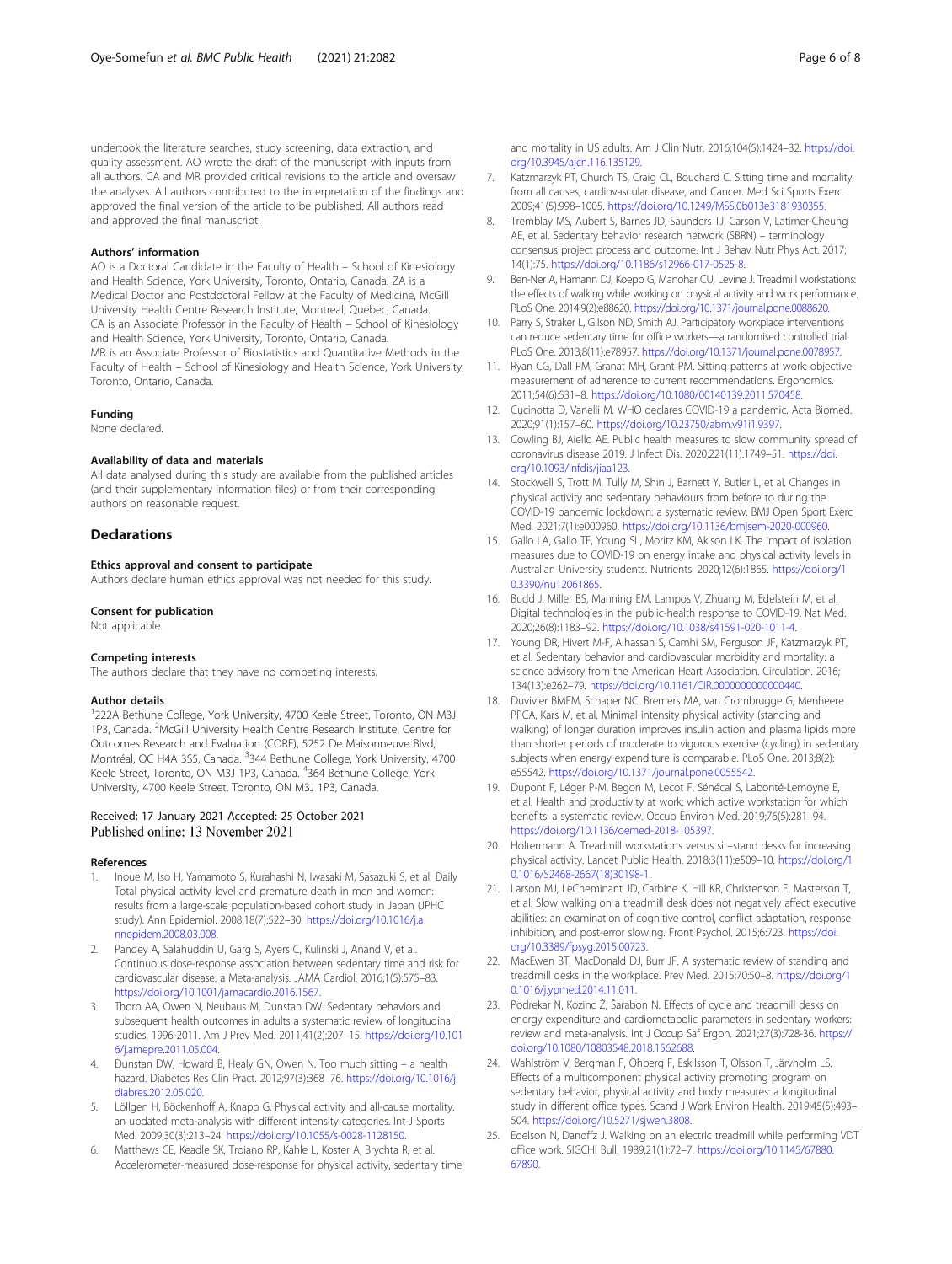- <span id="page-6-0"></span>26. Botter J, Ellegast RP, Burford E-M, Weber B, Könemann R, Commissaris DACM. Comparison of the postural and physiological effects of two dynamic workstations to conventional sitting and standing workstations. Ergonomics. 2016;59(3):449–63. <https://doi.org/10.1080/00140139.2015.1080861>.
- 27. Champion RB, Smith LR, Smith J, Hirlav B, Maylor BD, White SL, et al. Reducing prolonged sedentary time using a treadmill desk acutely improves cardiometabolic risk markers in male and female adults. J Sports Sci. 2018;36(21):2484–91. <https://doi.org/10.1080/02640414.2018.1464744>.
- 28. Cox RH, Guth J, Siekemeyer L, Kellems B, Brehm SB, Ohlinger CM. Metabolic cost and speech quality while using an active workstation. J Phys Act Health. 2011;8(3):332–9. [https://doi.org/10.1123/jpah.8.3.332.](https://doi.org/10.1123/jpah.8.3.332)
- 29. Levine JA, Miller JM. The energy expenditure of using a "walk-and-work" desk for office workers with obesity. Br J Sports Med. 2007;41(9):558–61. <https://doi.org/10.1136/bjsm.2006.032755>.
- 30. Schuna JM, Hsia DS, Tudor-Locke C, Johannsen NM. Energy expenditure while using workstation alternatives at self-selected intensities. J Phys Act Health. 2019;16(2):141–8. <https://doi.org/10.1123/jpah.2017-0675>.
- 31. Zeigler ZS, Swan PD, Bhammar DM, Gaesser GA. Walking workstation use reduces ambulatory blood pressure in adults with prehypertension. J Phys Act Health. 2015;12(s1):S119–27. [https://doi.org/10.1123/jpah.2013-0487.](https://doi.org/10.1123/jpah.2013-0487)
- 32. Zeigler ZS, Mullane SL, Crespo NC, Buman MP, Gaesser GA. Effects of standing and light-intensity activity on ambulatory blood pressure. Med Sci Sports Exerc. 2016;48(2):175–81. [https://doi.org/10.1249/MSS.](https://doi.org/10.1249/MSS.0000000000000754) [0000000000000754](https://doi.org/10.1249/MSS.0000000000000754).
- 33. Bergman F, Wahlström V, Stomby A, Otten J, Lanthén E, Renklint R, et al. Treadmill workstations in office workers who are overweight or obese: a randomised controlled trial. Lancet Public Health. 2018;3(11):e523–35. [https://doi.org/10.1016/S2468-2667\(18\)30163-4.](https://doi.org/10.1016/S2468-2667(18)30163-4)
- 34. John D, Thompson DL, Raynor H, Bielak K, Rider B, Bassett DR. Treadmill workstations: a worksite physical activity intervention in overweight and obese office workers. J Phys Act Health. 2011;8(8):1034–43. [https://doi.org/1](https://doi.org/10.1123/jpah.8.8.1034) [0.1123/jpah.8.8.1034.](https://doi.org/10.1123/jpah.8.8.1034)
- 35. Koepp GA, Manohar CU, McCrady-Spitzer SK, Ben-Ner A, Hamann DJ, Runge CF, et al. Treadmill desks: a 1-year prospective trial. Obesity. 2013;21(4):705– 11. <https://doi.org/10.1002/oby.20121>.
- 36. Schuna JM, Swift DL, Hendrick CA, Duet MT, Johnson WD, Martin CK, et al. Evaluation of a workplace treadmill desk intervention: a randomized controlled trial. J Occup Environ Med. 2014;56(12):1266–76. [https://doi.org/1](https://doi.org/10.1097/JOM.0000000000000336) [0.1097/JOM.0000000000000336.](https://doi.org/10.1097/JOM.0000000000000336)
- 37. Thompson WG, Koepp GA, Levine JA. Increasing physician activity with treadmill desks. Work. 2014;48(1):47–51. [https://doi.org/10.3233/WOR-131](https://doi.org/10.3233/WOR-131708) [708.](https://doi.org/10.3233/WOR-131708)
- 38. Chu AHY, Ng SHX, Tan CS, Win AM, Koh D, Müller-Riemenschneider F. A systematic review and meta-analysis of workplace intervention strategies to reduce sedentary time in white-collar workers. Obes Rev. 2016;17(5):467–81. [https://doi.org/10.1111/obr.12388.](https://doi.org/10.1111/obr.12388)
- 39. Neuhaus M, Eakin EG, Straker L, Owen N, Dunstan DW, Reid N, et al. Reducing occupational sedentary time: a systematic review and metaanalysis of evidence on activity-permissive workstations. Obes Rev. 2014; 15(10):822–38. <https://doi.org/10.1111/obr.12201>.
- 40. Shrestha N, Kukkonen-Harjula KT, Verbeek JH, Ijaz S, Hermans V, Pedisic Z. Workplace interventions for reducing sitting at work. Cochrane Database Syst Rev. 2018;12(12):CD010912. [https://doi.org/10.1002/14651858.CD010912.](https://doi.org/10.1002/14651858.CD010912.pub5) [pub5.](https://doi.org/10.1002/14651858.CD010912.pub5)
- 41. Blackburn NE, Wilson JJ, McMullan II, Caserotti P, Giné-Garriga M, Wirth K, et al. The effectiveness and complexity of interventions targeting sedentary behaviour across the lifespan: a systematic review and meta-analysis. Int J Behav Nutr Phys Act. 2020;17(1):53. [https://doi.org/10.1186/s12966-020-](https://doi.org/10.1186/s12966-020-00957-0) [00957-0](https://doi.org/10.1186/s12966-020-00957-0).
- 42. Cao C, Liu Y, Zhu W, Ma J. Effect of active workstation on energy expenditure and job performance: a systematic review and Metaanalysis. J Phys Act Health. 2016;13(5):562–71. [https://doi.org/10.1123/jpa](https://doi.org/10.1123/jpah.2014-0565) [h.2014-0565](https://doi.org/10.1123/jpah.2014-0565).
- 43. Moher D, Liberati A, Tetzlaff J, Altman DG. The PRISMA group. Preferred Reporting Items for Systematic Reviews and Meta-Analyses: The PRISMA Statement BMJ. 2009;339:b2535. <https://doi.org/10.1136/bmj.b2535>.
- 44. Critical Appraisal Skills Programme. CASP (systematic review) checklist. 2018. Available at: <https://casp-uk.net/casp-tools-checklists>.
- 45. Higgins JPT, Thomas J, Chandler J, Cumpston M, Li T, Page MJ, et al. Cochrane Handbook for Systematic Reviews of Interventions version 6.1: Cochrane; 2020. Available at: [https://training.cochrane.org/handbook.](https://training.cochrane.org/handbook)
- 46. Viechtbauer W. Metafor: Meta-analysis package for R (Version 2.4–0). 2020. Available at: [https://cran.r-project.org/web/packages/metafor/index.](https://cran.r-project.org/web/packages/metafor/index.html) [html](https://cran.r-project.org/web/packages/metafor/index.html).
- 47. R Core Team. R: A language and environment for statistical computing. Vienna, Austria: R Foundation for Statistical Computing; 2020. Available at: <http://www.R-project.org/>.
- Higgins JPT, Thompson SG. Quantifying heterogeneity in a meta-analysis. Stat Med. 2002;21(11):1539–58. <https://doi.org/10.1002/sim.1186>.
- 49. Beunza JJ, Martínez-González MÁ, Ebrahim S, Bes-Rastrollo M, Núñez J, Martínez JA, et al. Sedentary behaviors and the risk of incident HypertensionThe SUN cohort. Am J Hypertens. 2007;20(11):1156–62. [https://](https://doi.org/10.1016/j.amjhyper.2007.06.007) [doi.org/10.1016/j.amjhyper.2007.06.007.](https://doi.org/10.1016/j.amjhyper.2007.06.007)
- 50. Ford ES, Kohl HW, Mokdad AH, Ajani UA. Sedentary behavior, physical activity, and the metabolic syndrome among U.S. adults. Obes Res. 2005; 13(3):608–14. [https://doi.org/10.1038/oby.2005.65.](https://doi.org/10.1038/oby.2005.65)
- 51. Thorp AA, Healy GN, Owen N, Salmon J, Ball K, Shaw JE, et al. Deleterious associations of sitting time and television viewing time with Cardiometabolic risk biomarkers: Australian diabetes, obesity and lifestyle (AusDiab) study 2004–2005. Diabetes Care. 2010;33(2):327–34. [https://doi.](https://doi.org/10.2337/dc09-0493) [org/10.2337/dc09-0493.](https://doi.org/10.2337/dc09-0493)
- 52. Fredman G, Ozcan L, Tabas I. Common Therapeutic Targets in Cardiometabolic Disease. Sci Transl Med. 2014;6(239):239ps5.
- 53. Healy GN, Winkler EAH, Eakin EG, Owen N, Lamontagne AD, Moodie M, et al. A Cluster RCT to Reduce Workers' Sitting Time: Impact on Cardiometabolic Biomarkers. Med Sci Sports Exerc. 2017;49:2032–9.
- 54. Lavie CJ, Ozemek C, Carbone S, Katzmarzyk PT, Blair SN. Sedentary behavior, exercise, and cardiovascular health. Circ Res. 2019;124(5):799–815. [https://](https://doi.org/10.1161/CIRCRESAHA.118.312669) [doi.org/10.1161/CIRCRESAHA.118.312669](https://doi.org/10.1161/CIRCRESAHA.118.312669).
- 55. Lessiani G, Santilli F, Boccatonda A, Iodice P, Liani R, Tripaldi R, et al. Arterial stiffness and sedentary lifestyle: role of oxidative stress. Vasc Pharmacol. 2016;79:1–5. <https://doi.org/10.1016/j.vph.2015.05.017>.
- 56. Gardner AW, Montgomery PS, Zhao YD, Silva-Palacios F, Ungvari Z, Csiszar A, et al. Association between daily walking and antioxidant capacity in patients with symptomatic peripheral artery disease. J Vasc Surg. 2017;65(6): 1762–8. <https://doi.org/10.1016/j.jvs.2016.12.108>.
- 57. Qi Q, Strizich G, Merchant G, Sotres-Alvarez D, Buelna C, Castañeda SF, et al. Objectively measured sedentary time and Cardiometabolic biomarkers in US Hispanic/Latino adults: the Hispanic community health study/study of Latinos (HCHS/SOL). Circulation. 2015;132(16):1560–9. [https://doi.org/10.11](https://doi.org/10.1161/CIRCULATIONAHA.115.016938) [61/CIRCULATIONAHA.115.016938.](https://doi.org/10.1161/CIRCULATIONAHA.115.016938)
- 58. Haskell WL, Lee IM, Pate RR, Powell KE, Blair SN, Franklin BA, et al. Physical activity and public health: updated recommendation for adults from the American College of Sports Medicine and the American Heart Association. Med Sci Sports Exerc. 2007;39(8):1423–34. [https://doi.org/10.1249/mss.0b013](https://doi.org/10.1249/mss.0b013e3180616b27) [e3180616b27.](https://doi.org/10.1249/mss.0b013e3180616b27)
- 59. Dunstan DW, Kingwell BA, Larsen R, Healy GN, Cerin E, Hamilton MT, et al. Breaking up prolonged sitting reduces postprandial glucose and insulin responses. Diabetes Care. 2012;35(5):976–83. [https://doi.org/1](https://doi.org/10.2337/dc11-1931) [0.2337/dc11-1931](https://doi.org/10.2337/dc11-1931).
- 60. Beddhu S, Wei G, Marcus RL, Chonchol M, Greene T. Light-intensity physical activities and mortality in the United States general population and CKD subpopulation. Clin J Am Soc Nephrol. 2015;10(7):1145–53. [https://doi.org/1](https://doi.org/10.2215/CJN.08410814) [0.2215/CJN.08410814.](https://doi.org/10.2215/CJN.08410814)
- 61. Diaz KM, Duran AT, Colabianchi N, Judd SE, Howard VJ, Hooker SP. Potential effects on mortality of replacing sedentary time with short sedentary bouts or physical activity: a National Cohort Study. Am J Epidemiol. 2019;188(3): 537–44. [https://doi.org/10.1093/aje/kwy271.](https://doi.org/10.1093/aje/kwy271)
- 62. Thosar SS, Bielko SL, Mather KJ, Johnston JD, Wallace JP. Effect of prolonged sitting and breaks in sitting time on endothelial function. Med Sci Sports Exerc. 2015;47(4):843–9. [https://doi.org/10.1249/MSS.](https://doi.org/10.1249/MSS.0000000000000479) [0000000000000479.](https://doi.org/10.1249/MSS.0000000000000479)
- 63. Secomb TW. Hemodynamics. Compr Physiol. 2016;6(2):975–1003. [https://doi.](https://doi.org/10.1002/cphy.c150038) [org/10.1002/cphy.c150038.](https://doi.org/10.1002/cphy.c150038)
- 64. Bey L, Hamilton MT. Suppression of skeletal muscle lipoprotein lipase activity during physical inactivity: a molecular reason to maintain daily lowintensity activity. J Physiol. 2003;551(Pt 2):673–82. [https://doi.org/10.1113/](https://doi.org/10.1113/jphysiol.2003.045591) [jphysiol.2003.045591.](https://doi.org/10.1113/jphysiol.2003.045591)
- 65. Füzéki E, Engeroff T, Banzer W. Health benefits of light-intensity physical activity: a systematic review of accelerometer data of the National Health and nutrition examination survey (NHANES). Sports Med. 2017; 47(9):1769–93. <https://doi.org/10.1007/s40279-017-0724-0>.